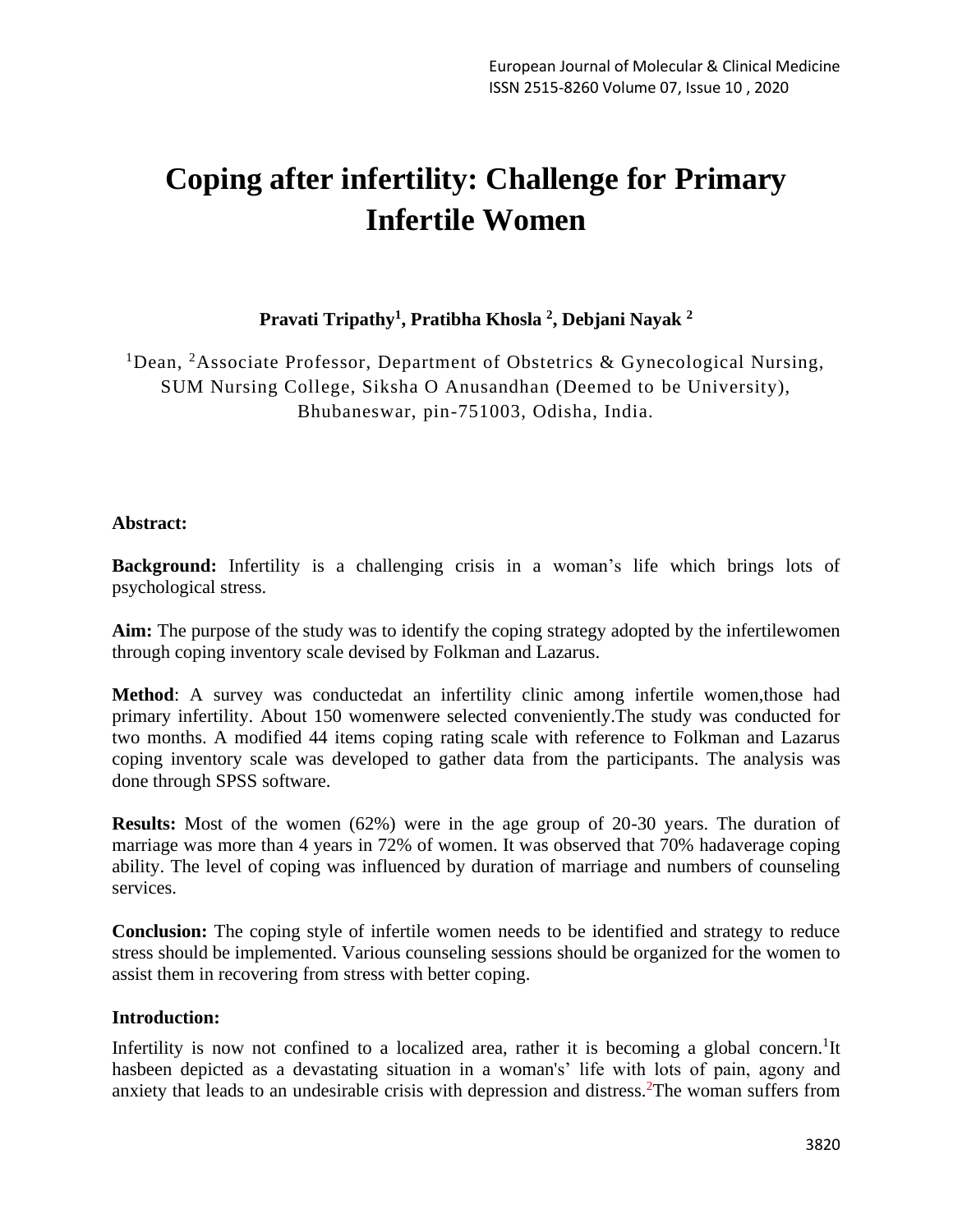stress due to infertility may be of psychological or emotional origin,<sup>3</sup> and they report elevated levels of anxiety and depression after they have diagnosed with infertility. <sup>4</sup>Many researchers reported about after effect of infertility thatshattersthe life of an infertile woman with feelings of hopelessness, isolation, suicidal tendency, frustration, and feelings of worthlessness in life. <sup>5-12</sup> Even it is depicted as a poorly-controlled condition which develops stress, anxiety with a negativeimpact onthe social and psychological health of womanfor a longer time. <sup>13</sup>Again the quality of life worsens when a lady is stigmatized by relatives and society along with the problems of withdrawal, loneliness, depression and social deprivation.<sup>14</sup>Various strategies are adopted by women to overcome stress and cope effectively to manage personal and family life. It may be in the form of advice,suggestion,help and support from family members,friends, doctors or anybody. 15,16Sometimes the coping may be in the form of withdrawal or feeling of cry or isolating herself withdenial.She may like to discuss with others and ventilate her feelings or seeks their opinion to assure herself.<sup>17</sup> Many times the coping is based on a problem that is problem-focused coping or when tryingto reduce the emotional disturbance, it is emotionfocused coping.<sup>18</sup> Sometimes the woman adoptsa passive-avoidance coping where the woman expects a miracle for a positive change whereas in other copinglike active-confronting coping and active-avoidance coping, she avoids or confronts the stress. <sup>19-23</sup>

## **Methodology:**

This cross-sectional study was conducted at SUM Hospital which is a medical college hospital.The infertility clinic is under the department of the centre for human reproduction.The daily attendance of the clinic is about 75 including old and new cases. The women with primary infertility were recruited for the study upon their willingness.The intention of the study was explained to them. During their waiting time, they were approached for providing information regarding coping strategies they have adopted to overcome this problem. The coping interview schedule was prepared concerningFolkman and Lazarus, coping inventory scale (1983) for assessing coping on three domains: emotion-focused coping, problem-focused coping and the seeking of social support. The scaleconsisted of 60 items and as per the requirement of the study, the scale was modified and 44 items were selected. The score ranged from 44 to 176. It was classified as poor coping with score  $< 70$  ( $< 40\%$ ), average coping, 70- to 105 (41-60%), good coping, 106 to 140 (61-80%) and excellent coping,  $>140$  ( $> 80\%$ ). The respondents were explained to assign thescore clearly against their coping pattern.

### **Result:**

The data wereanalyzed through SPSS software version 19.Most of the women were aged between 20 -30 years with a mean age of 29.82 years.Many (30%) had more than 7 years of gap after marriage with prolonged infertility treatment.

| Variable                      | $Mean \pm SD$ |             |
|-------------------------------|---------------|-------------|
| Age of women in the completed |               |             |
| year<br>20-30                 |               | 29.82±4.839 |
| 31-40                         |               |             |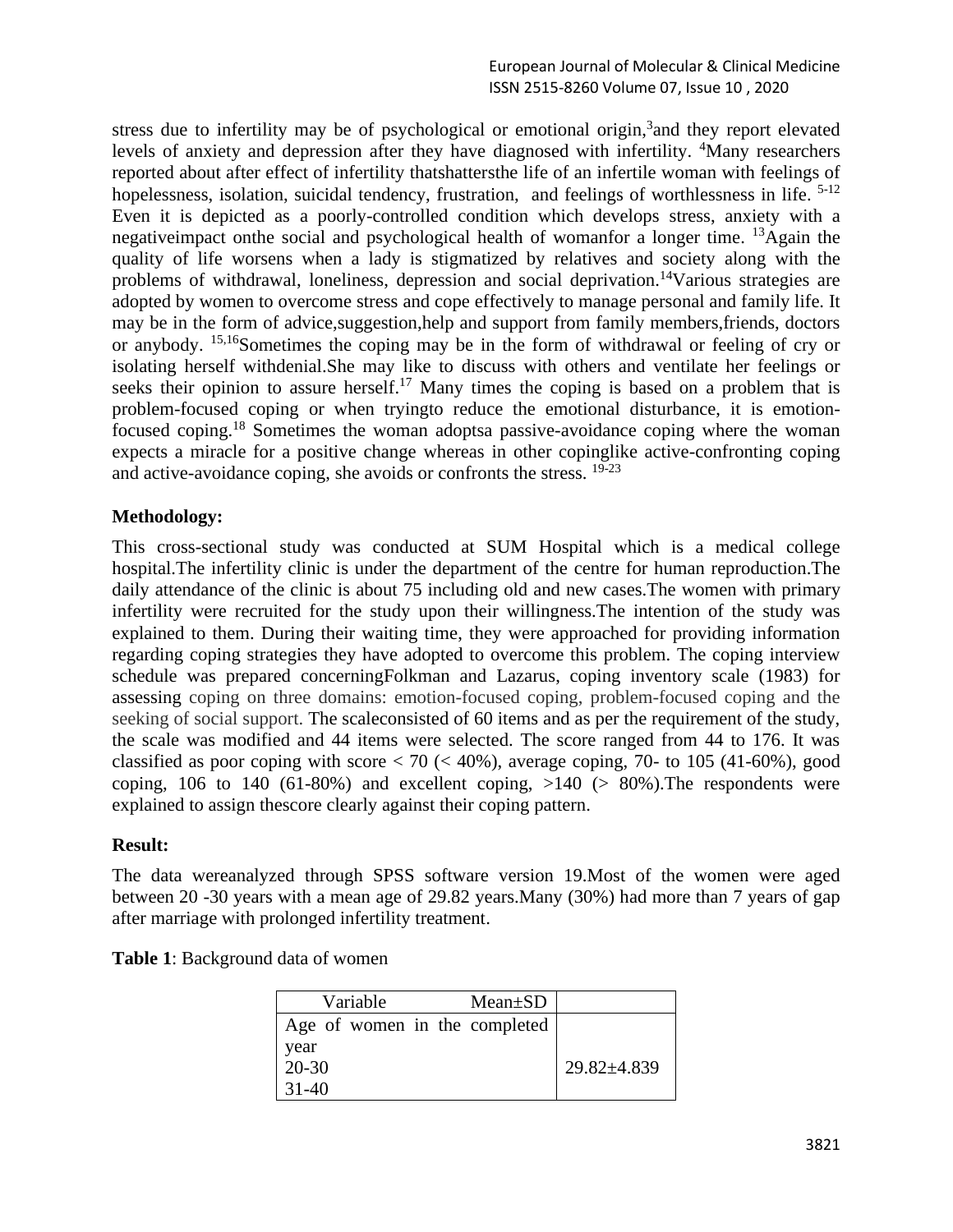| $41 - 50$                       |                  |
|---------------------------------|------------------|
| Marriage Duration in completed  |                  |
| year                            |                  |
| $1 - 3$                         |                  |
| $4 - 7$                         | $6.07 \pm 3.348$ |
| >7                              |                  |
|                                 |                  |
| Duration of treatmentcompleted  |                  |
| year                            | $3.68 \pm 2.645$ |
| $1 - 2$                         |                  |
| $3 - 5$                         |                  |
| > 5                             |                  |
| $Range=1-10$                    |                  |
| of<br>numbers<br>Exposure<br>to |                  |
| counselling                     |                  |
| $1 - 2$                         |                  |
| $3 - 4$                         | $1.78 \pm 0.88$  |
| >4                              |                  |
| $Range=1-5$                     |                  |

**Table 2.** Level of coping among the women

| <b>Coping Pattern</b> | Percentage |
|-----------------------|------------|
| Poor                  | 30         |
| Average               | 70         |
| Good                  | 00         |
| Excellent             | 00         |

The mean coping score was 79.24±10.908.About 30% ofwomen had poor coping and no one reported better coping ability. The most of the women demonstrated poor coping in, thinking other options of getting pregnant, finding another life goal, distracted by other goals or activities, practising yoga/meditation, accepting reality, learning to live with this and being with the company of pregnant women.

**Table 3**: Difference in coping in relation to the duration of marriage, treatment & counselling session

| Variable |                             | n   | Mean $\pm$ SD     | Mean      | <b>SEM</b> | $'t'$ score $\&$ |
|----------|-----------------------------|-----|-------------------|-----------|------------|------------------|
|          |                             |     |                   | diff      |            | P-value          |
| coping   | <b>Duration of Marriage</b> |     | $72.74 \pm 10.58$ | 10.530    | 1.427      | 5.340            |
|          | $\leq$ 5 yrs                | 114 | $83.27 \pm 9.41$  | $6.632 -$ |            | p < 0.0001       |
|          | $>5$ yrs                    |     |                   | 14.427)   |            |                  |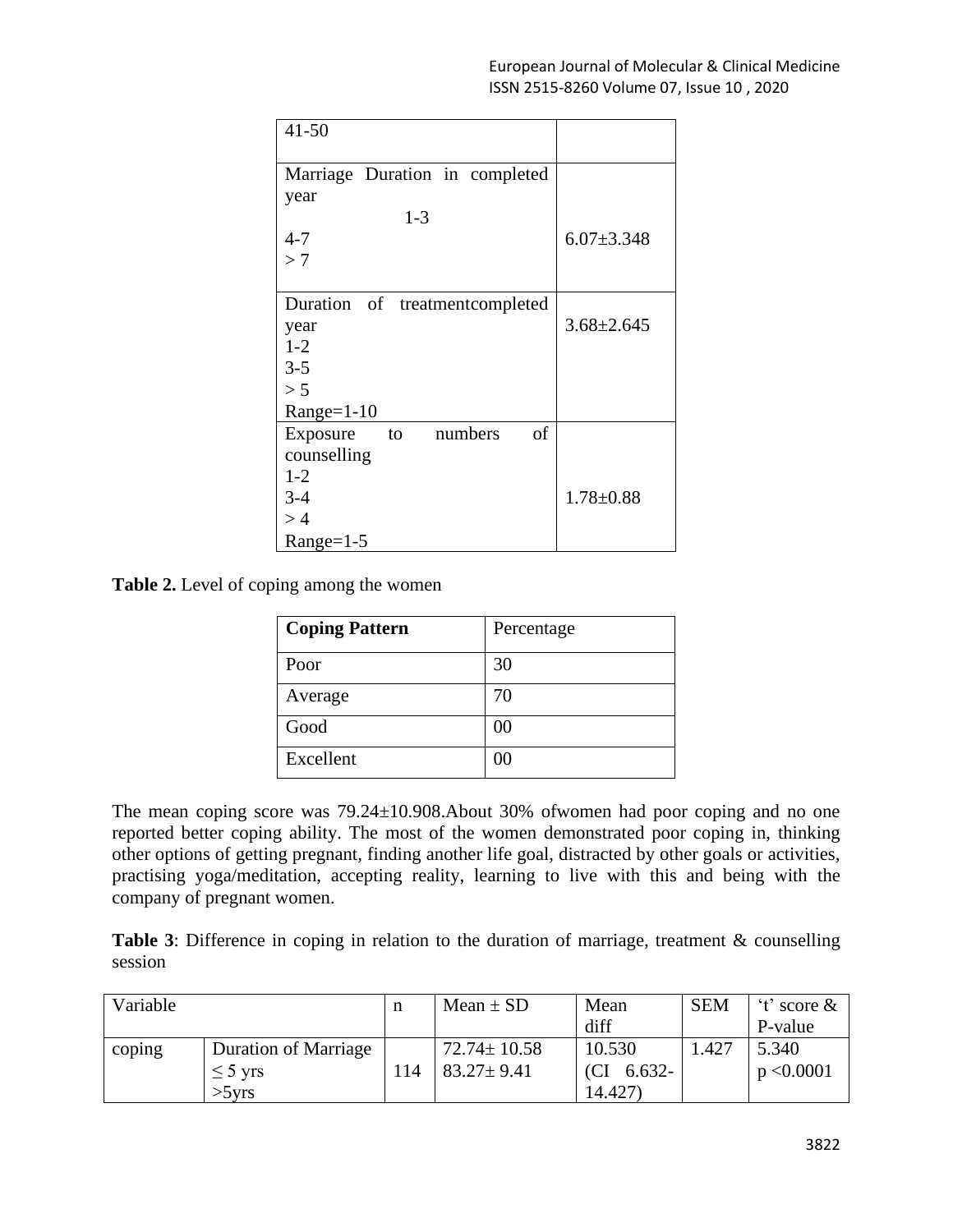|                    | 36  |                    |                 |       |           |
|--------------------|-----|--------------------|-----------------|-------|-----------|
| of<br>Duration     |     |                    |                 |       |           |
| Treatment          |     | $82.50 \pm 10.131$ | $-4.120$        | 1.783 | 2.311     |
| $\leq$ 3 yrs       |     |                    | $ CI - 7.643 -$ |       | $p=0.022$ |
| > 3yrs             | 104 | 78.38±9.925        | $-0.5968$       |       |           |
|                    | 46  |                    |                 |       |           |
|                    |     |                    |                 |       |           |
| Nos. of Counseling |     |                    |                 |       |           |
| 1-3 times          |     |                    | 7.980           | 1.596 | 5.000     |
| 4 and more times   | 93  | $75.64 \pm 8.913$  | $CL-4.826-$     |       | p<0.0001  |
|                    | 57  |                    | 11.133)         |       |           |
|                    |     | $83.62 \pm 10.361$ |                 |       |           |

The coping pattern was higher when the duration of marriage was increased and this difference was significant  $(p < 0.0001)$ . The similarly higher coping score was obtained with more numbers of counselling than with fewer numbers of counselling. But the above result shows the mean coping score of the higher duration of treatment was less than the coping in the lesser duration of treatment ( $p = 0.022$ ).

## **Discussion:**

Infertility among women is inevitablewhich brings lots of stress and makes the life of woman miserable. The woman triesto overcome this state and seeks various strategies tocopeeffectively.This study shows, most of the women had an average coping ability to manage psychological stress. No one expressed their coping as abetter one. Folkman and Lazarus (1988) believed the patient's level of distress is mediated through her/his coping behaviour. In congruence with our result, AbdulAziz A in his study revealed that women frequently used passive avoidance coping like looking for a miracle and wish to have positive changes rather adopting active-avoidance coping or active-confronting coping.<sup>24</sup>Our study also tried to reveal other coping methods women adopted and we foundmost favourable areas they adopted for coping were, seeking help to take medicine for getting pregnant, seeking advice from Gynecologist and having faith in God. Inconsistent with our study result Rosanna F. explored that using traditional and biomedical medicines and believing on supreme power women tried to cope with infertility.<sup>5</sup> SimillarilyDeepak Singh also reported about active coping styles adopted by women to evade the stress like engaging herself in household activities,crying and praying the God.<sup>23</sup>Related result with a higher mean score in seeking social support and coping through escape avoidance model among wives was found in one literature than their male partner.<sup>25</sup>[Norbert Pasztor](https://www.researchgate.net/profile/Norbert_Pasztor2?_sg%5B0%5D=FqvtqHbqIpmNtyeqaDJvIIGIoxCy5tvINDClu5O0d8Yeg6abLQ3gxebMZ5Bet21mufMIivg.I0-Dcm2wIEuUCG-KGzXb0vRcxE87OeCC-Hh2vjslVn-Vvkkpf6SKfnDMD-eZDsuVOMpaz73ocUoPCCq3X6DNaA&_sg%5B1%5D=zVJ3DhiMusfRQc_beTqM4qNEXwhKGUxwMEHsfbrHVsK2AdFMt-u1J3d2gEP79voNeT0iBG0.rYa1uc7h3C41ClhiOwk_3RZEVf-PY5wvyEPNyxSSJNp25ZlFC-Cuj-UxxhlY0aYt_f3Nmc-45bl2Jdkt5eVBFg) emphasized that while the woman is attending an infertility clinic,she must be counselled and taught with the right method of coping to reduce the level of stress.<sup>26</sup>

The mean age of women suffered from infertility in the current study was 29.82. A similar study conducted by [Seyedeh Zahra Masoumi](https://www.ncbi.nlm.nih.gov/pubmed/?term=Masoumi%20SZ%5BAuthor%5D&cauthor=true&cauthor_uid=26568755) reported that the majority of women who attended the infertile clinic were in the age group of  $20-30$  years.<sup>27</sup> We found the mean duration of the marriage as  $6.07\pm3.348$  years which shows a long gap between marriage and opting infertility treatment. Seyedeh Z M similarly reported a longer interval of marriage and that of initiating treatment is  $91.6\pm63.8$  months. <sup>27</sup> [Ansha Patel](https://www.ncbi.nlm.nih.gov/pubmed/?term=Patel%20A%5BAuthor%5D&cauthor=true&cauthor_uid=27110075) expressed concern over higher duration for being infertile after marriage is a major cause of stress.<sup>28</sup>In congruence with this result, the study of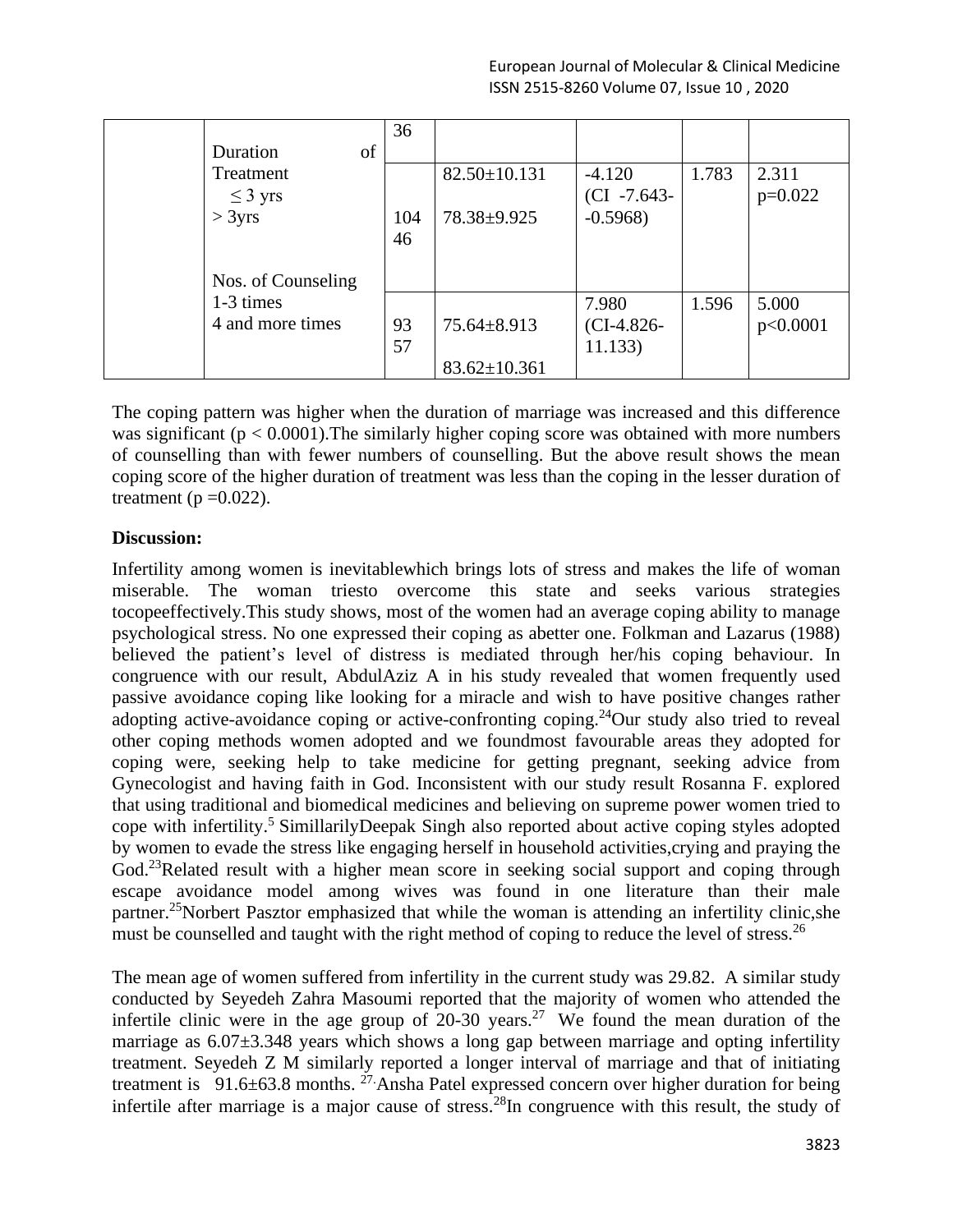Rosanna F. Hess also highlighted the mean years of marriage of 10 .12 years among infertile women while [TahminehDadkhahtehran](http://www.ijnmrjournal.net/searchresult.asp?search=&author=Tahmineh+Dadkhahtehrani&journal=Y&but_search=Search&entries=10&pg=1&s=0) reported 7.31 years for the duration ofthe marriage. Again the study shows a significant association between coping and duration of the marriage.<sup>29</sup> The study also found a better coping pattern among women, as the years advanced after marriage. AyselKarca reported good mental adjustment of women with husband and other members when they crossed 10 years of marriage and after which they started looking for hopes and restructuring their life ahead. <sup>20</sup>

The mean duration of treatment for the women in this study was 3.68±2.645 yrs. Many kinds of literature reported about treatment duration of 5-10 years among more than 50% of women.  $23,30 32$ This study also found a significant association of coping with a duration of treatment.Inconsistent with this study result Seyedeh Z M also revealed in his study that the coping status of women had a positive correlation with the duration of ART.<sup>27</sup>

The women also received mean  $1.78\pm0.88$  numbers of counselling on physical, emotional, sexual and social health.The study also projected that the numbers of counselling are associated with the level of coping among women. Many researchers explored the need for strong psychological counselling services to women with infertility.33,34,35 The success of infertility treatment may be enhanced by proper counselling and addressing to emotional issues  $36-40$  as there is the influence of counselling services and social support on physical and mental health and overall quality of life. Hence we must take care to include more intervention and support services to enhance the coping abilities of women. 25, 40

# **Conclusion:**

The women were unable to cope very effectively with the stress due to infertility and its related problems.The belief in medicine and God was the only hope for them to lead their life further. The coping pattern was enhanced as time passed and with repeated counselling. It is hence recommended for series of counsellingto enablethe women to cope and adjust well during this crisis.

# **Reference:**

- 1. Stege RL. Women's experience of infertility. Canada: University of Alberta; 2007. pp. 1– 96
- 2. Kristin L. Rooney, Waltham, Alice D. Domar, The relationship between stress and infertility, Dialogues Clin Neurosci. 2018 Mar; 20(1): 41–47
- 3. Dyer SJ, Abrahams N, Mokoena NE, Van der Spuy ZM, Psychological distress among women suffering from couple infertility in South Africa: a quantitative assessment. Hum. Reprod., 2004;19: 960–967.
- 4. Lakatos E, Szigeti JF, Ujma PP, et al. Anxiety and depression among infertile women: a cross-sectional survey from Hungary, BMC Women's Health. 2017; 17: 48.
- 5. Hess RF, Ross R, GilillandJL. Infertility, psychological distress, and coping strategies among women in Mali, West Africa: a mixed-methods study. African Journal of Reproductive Health.2018; 22 (1):60
- 6. Dhaliwal LK, Gupta KR, Gopalan S, Kulhara P. Psychological aspects of infertility due to various causes--a prospective study. Int J FertilWomens Med.2004; 49:44.
- 7. Hart VA. Infertility and the role of psychotherapy. Issues Ment Health Nurs. 2002; 23:31–41.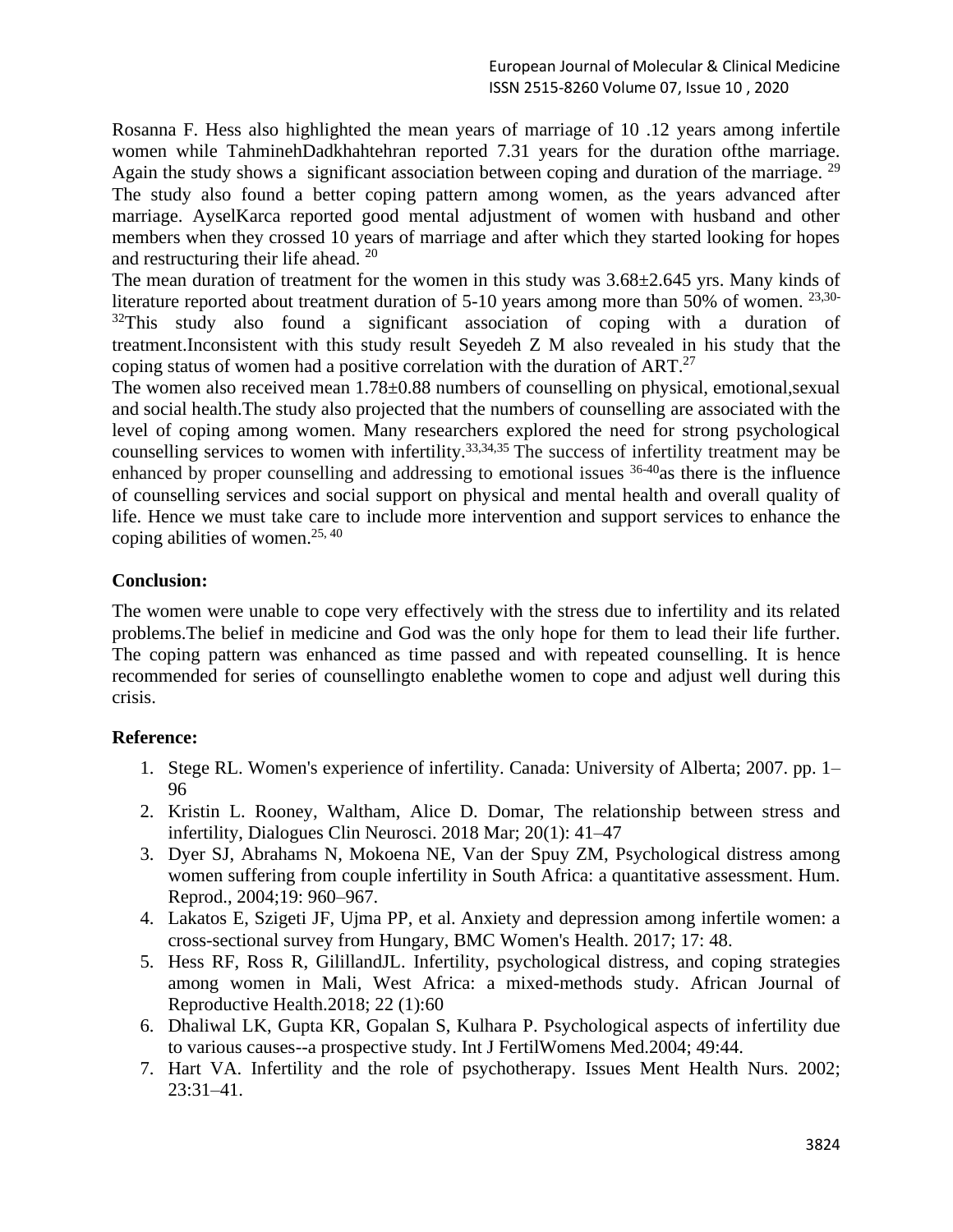- 8. Cwikel J, Gidron Y, Sheiner E. Psychological interactions with infertility among women: Review. Eur J ObstetGynecolReprodBiol2004; 117:126–131.
- 9. Hammerli K, Hansjorg Z, Barth J. The efficacy of psychological interventions for infertile patients: A meta-analysis examining mental health and pregnancy rate. Hum Reprod Update. 2009; 15:279–295.
- 10. Dyer SJ. Psychological and social aspects of infertility in developing countries. Int J Gynaecol Obstet. 2009;107 (Suppl.): S25–S26.
- 11. Sami N, Tazeen SA. Perceptions and experiences of women in Karachi, Pakistan regarding secondary infertility: results from a community-based qualitative study. 2012;108756
- 12. Cousineau TM, Domar AD. Psychological impact of infertility. Best PractResh Clin ObstetGynaecol. 2007; 21:293–308.
- 13. Lone Schmidt,Social and psychological consequences of infertility and assisted reproduction—What are the research priorities? Human Fertility.April 2009;12(1):14-20.
- 14. Boivin J, Bunting L, Collins JA, Nygren K. An international estimate of infertility prevalence and treatment-seeking: potential need and demand for infertility medical care. Hum Reprod. 2007; 22:1506-12
- 15. Gourounti K, Anagnostopoulos F, Potamianos G, Lykeridou K, Schmidt L, VaslamatzisG.Reprod Biomed Online. 2012;24(6):670-9.
- 16. Joshi HL, Singh R. Psychological Distress, Coping and Subjective Wellbeing amongInfertile Women Journal of the Indian Academy of Applied Psychology.2009; 35( 2), 329-336.
- 17. Jahromi MK, Ramezanli S. Coping with infertility: An Examination of Coping Mechanisms in Iranian Women with Infertility. J Psychiatry,2015; 18:188.
- 18. Ghasemi M, Kordi M, Asgharipour N, Esmaeili H, Amirian M. The effect of a positive reappraisal coping intervention and problem-solving skills training on coping strategies during waiting period of IUI treatment: An RCT. Int J Reprod Biomed. 2017;15(11):687- 696.
- 19. Aflakseir AA, Zarei M,Association between Coping Strategies and Infertility Stress among a Group of Women with Fertility Problem in Shiraz, Iran J ReprodInfertil. 2013; 14(4): 202–206
- 20. Karaca A,Unsal G,Psychosocial Problems and Coping Strategies among Turkish Women with Infertility, Asian Nursing Research, 2015; 9(3): 243-250
- 21. Pedro, A,Coping with Infertility: An Explorative Study of South African Women's Experiences. Open Journal of Obstetrics and Gynecology, 2015;5,49-59.
- 22. Lancastle D, Boivin J. A feasibility study of a brief coping intervention (PRCI) for the waiting period before a pregnancy test during fertility treatment. Hum Reprod. 2008; 23:2299–307
- 23. Singh D, Coping Characteristics of Women Suffering from Primary Infertility International Journal of Contemporary Medical Research. June 2019;6: 98.46
- 24. Reza MM, Behnaz OS, Saman N, Sabeti MS. Coping strategy in infertile couples undergoing assisted reproduction treatment. Middle East Fertility Society Journal 2018; 24 (4): 482-485
- 25. Pasztor N,Eszter BHegyi,Dombi E, Németh G. Psychological Distress and Coping Mechanisms in Infertile Couples. The Open Psychology Journal 12(1):169-173,